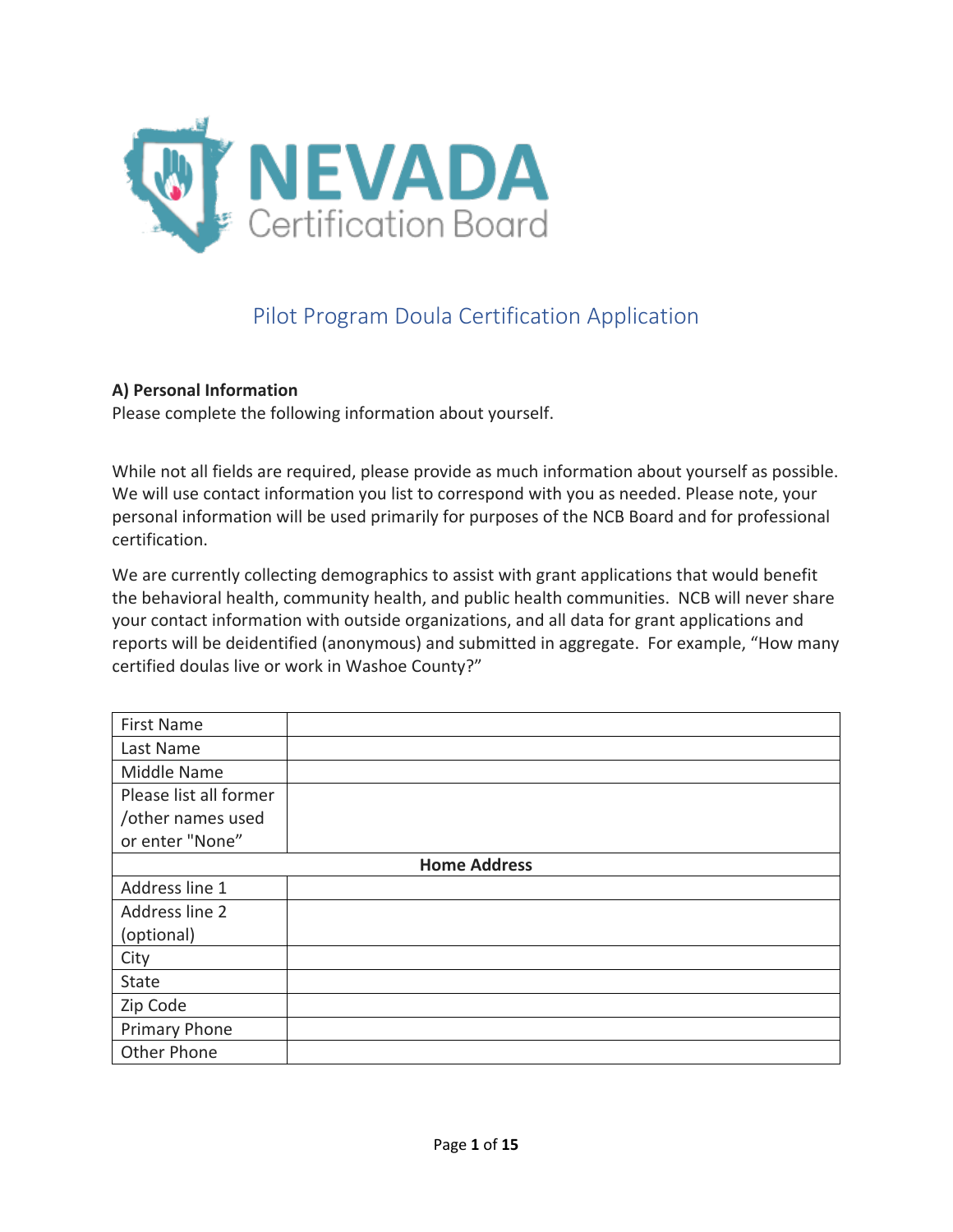**Which of the following are part of your motivation for applying for NCB Doula certification?**  *Please circle, bold, underline, or highlight all that apply.* 

Career advancement

Career or job change

• Employment requirement

• Increase in hours

**Eligibility for Medicaid reimbursement** 

| $\frac{1}{\sqrt{2}}$ Other: Prefer not to say |  |
|-----------------------------------------------|--|

**Please share your reasons for pursuing the Nevada Certification Board Doula Certification at this time**.

# **B) Employment/ Volunteer Information (Required)**

| <b>Employer/Volunteer Organization</b>      |  |  |
|---------------------------------------------|--|--|
| Employer/Organization                       |  |  |
| Employer/Organization Address line 1        |  |  |
| <b>Employer/Organization Address line 2</b> |  |  |
| (if applicable)                             |  |  |
| <b>Employer/Organization City</b>           |  |  |
| <b>Employer/Organization State</b>          |  |  |
| Employer/Organization ZIP Code              |  |  |
| <b>Employer/Organization Phone</b>          |  |  |
| (Your) Job Title                            |  |  |
| <b>Experience Start Date</b>                |  |  |
| <b>Experience End Date</b>                  |  |  |
| (leave blank if employed)                   |  |  |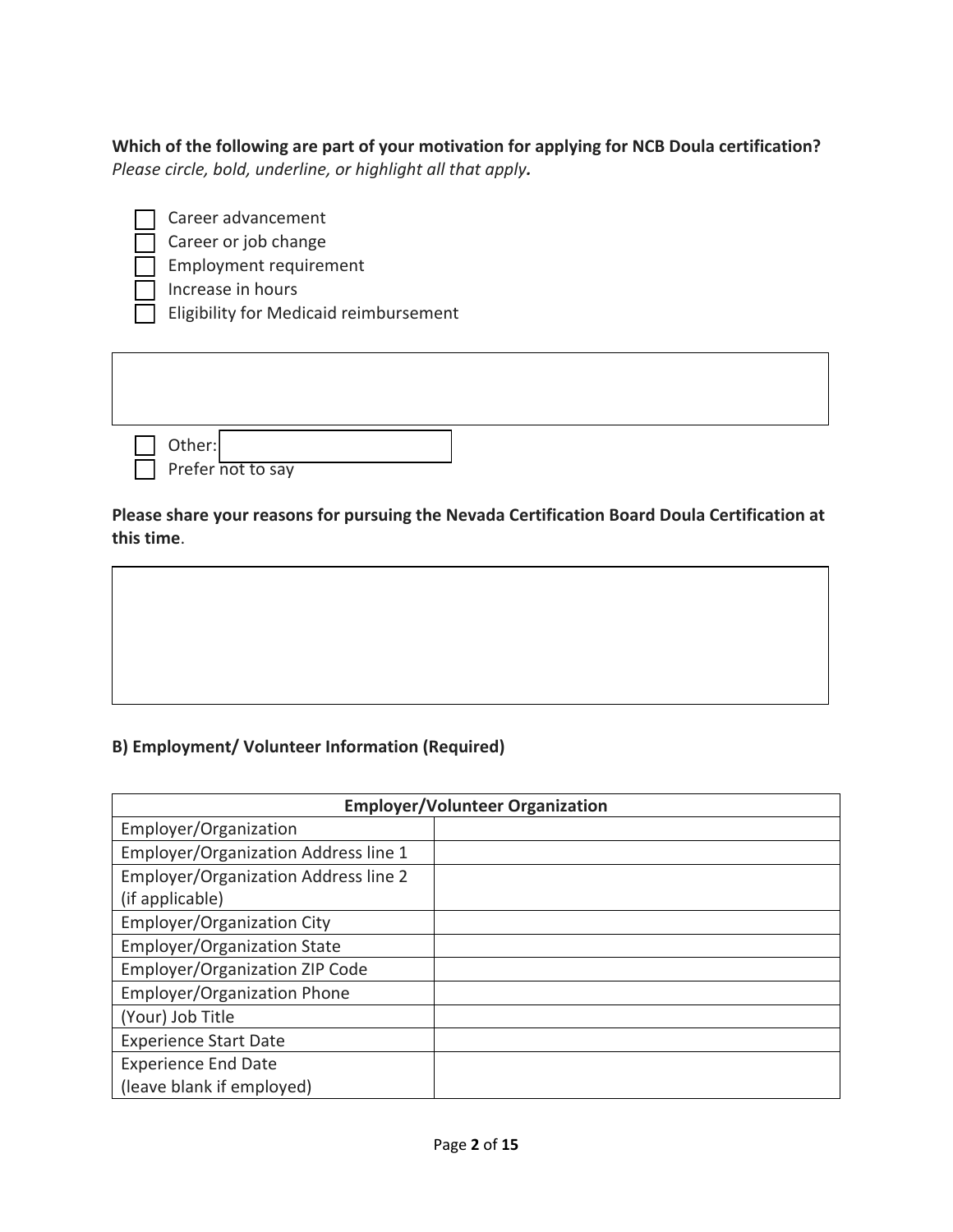| <b>Duties Performed</b>         |  |
|---------------------------------|--|
| <b>Supervisor First Name</b>    |  |
| <b>Supervisor Last Name</b>     |  |
| <b>Supervisor Title</b>         |  |
| <b>Supervisor Email Address</b> |  |
| <b>Supervisor Phone Number</b>  |  |

| Additional Employer/Volunteer Organization (if Applicable) |  |  |
|------------------------------------------------------------|--|--|
| Employer/Organization                                      |  |  |
| <b>Employer/Organization Address line 1</b>                |  |  |
| <b>Employer/Organization Address line 2</b>                |  |  |
| (if applicable)                                            |  |  |
| Employer/Organization City                                 |  |  |
| <b>Employer/Organization State</b>                         |  |  |
| Employer/Organization ZIP Code                             |  |  |
| <b>Employer/Organization Phone</b>                         |  |  |
| Employer/Organization website                              |  |  |
| (Your) Job Title                                           |  |  |
| <b>Experience Start Date</b>                               |  |  |
| <b>Experience End Date</b>                                 |  |  |
| (leave blank if employed)                                  |  |  |
| <b>Duties Performed</b>                                    |  |  |
| <b>Supervisor First Name</b>                               |  |  |
| <b>Supervisor Last Name</b>                                |  |  |
| <b>Supervisor Title</b>                                    |  |  |
| <b>Supervisor Email Address</b>                            |  |  |
| <b>Supervisor Phone Number</b>                             |  |  |

## **C) Demographics**

We are currently collecting demographics to assist with grant applications that would benefit the behavioral health, community health, and public health communities. NCB will never share your contact information with outside organizations, and all data for grant applications and reports will be deidentified (anonymous) and submitted in aggregate. For example, "How many certified doulas live or work in Washoe County?"

**Birth Year:** \_\_\_\_\_\_\_\_\_\_\_\_\_\_\_\_\_\_\_\_ Prefer not to say: \_\_\_\_\_\_\_\_\_\_\_\_\_\_\_\_\_\_\_\_\_\_\_\_\_\_\_\_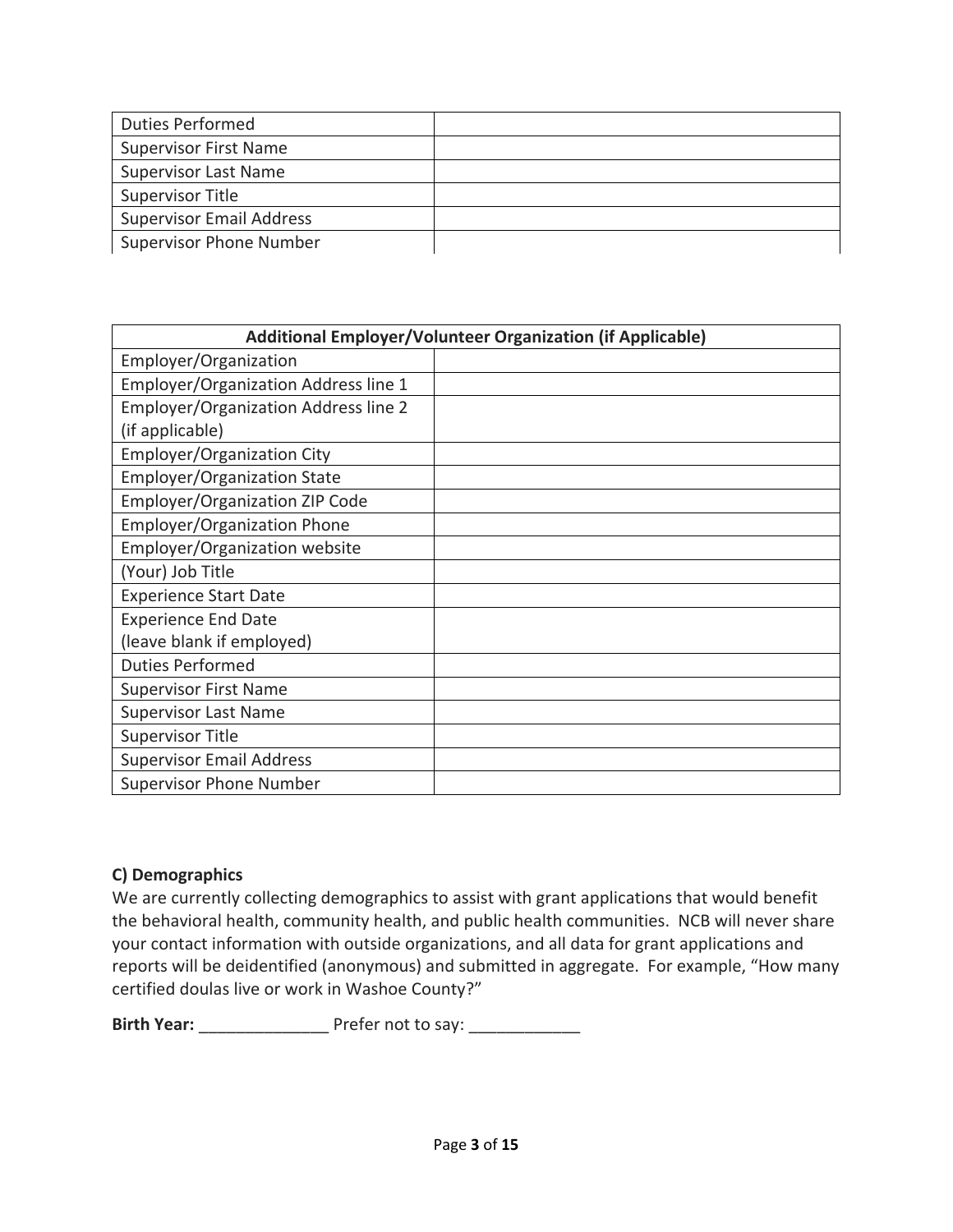#### **Gender** *(Please circle, bold, underline, or highlight all that apply)*

*Please circle, bold, underline, or highlight all that apply.* 

**Female** • Male **Nonbinary** Prefer not to say

#### **Race**





#### **Ethnicity**

*Please circle, bold, underline, or highlight all that apply.* 



• Hispanic or Latino/Latina • Not Hispanic or Latino/Latina Prefer not to say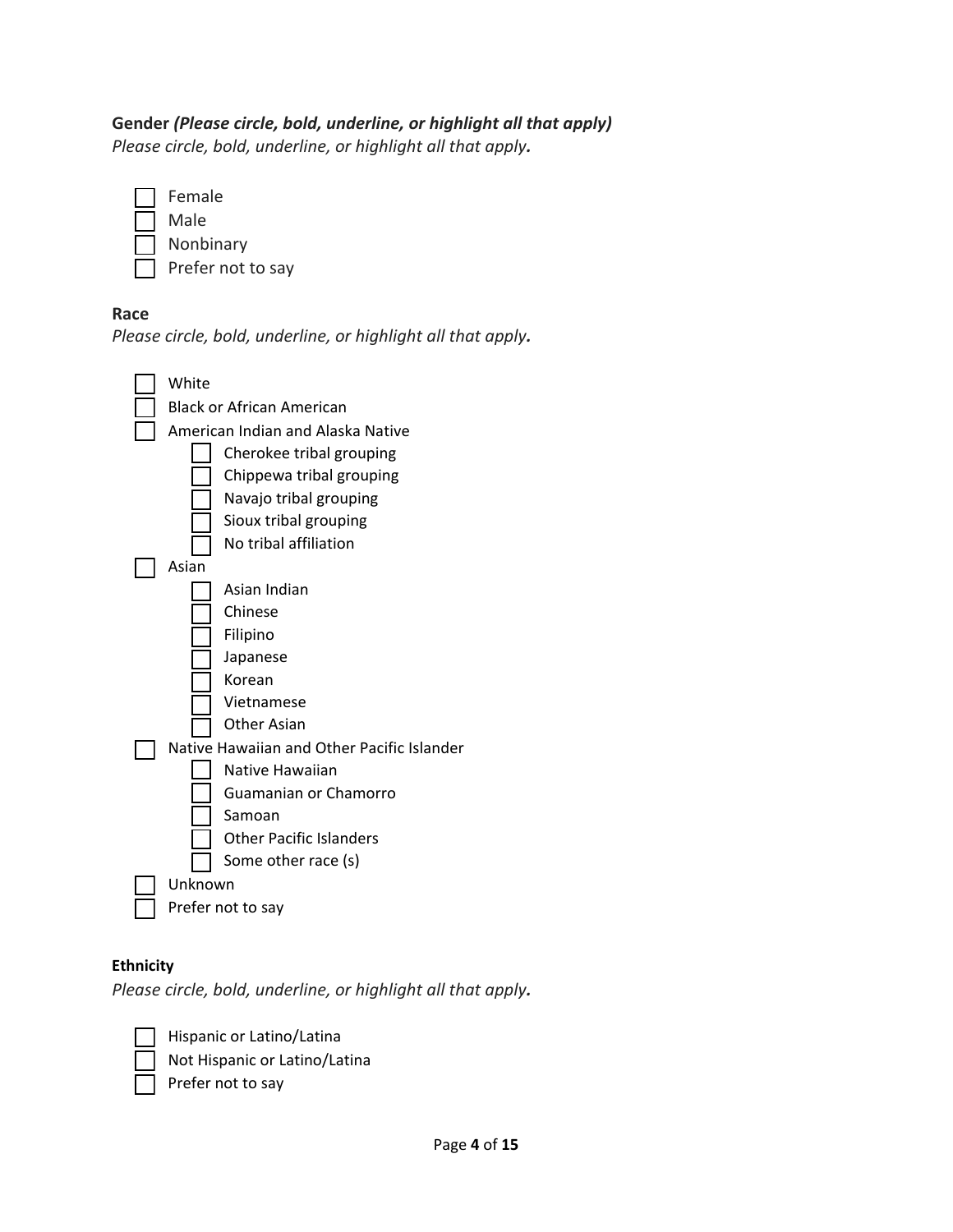#### **Do you identify as LGBTQIA+?**

*Please circle, bold, underline, or highlight all that apply.* 

| 'es  |
|------|
| No   |
| Drof |

 $\Box$  Prefer not to say

#### **Communities/population served**

*Please circle, bold, underline, or highlight all that apply.* 

**Frontier** • Rural • Urban Prefer not to say

#### **Educational Attainment**

*Please circle, bold, underline, or highlight all that apply.* 

| Less than 9th grade                         |
|---------------------------------------------|
|                                             |
| 9th to 12th grade, no diploma               |
| High school graduate (includes equivalency) |
| Some college or associate's degree          |
| Associate's degree                          |
| Some college, no degree                     |
| Bachelor's degree                           |
| Graduate or professional degree             |
| Prefer not to say                           |
|                                             |

## **D) Attestations (Required) Please initial below:**

I either live or work in Nevada at least 50% of the time I agree:

I understand that my application is open for a period of one year after the date of review. If I fail to fulfill all certification requirements within that year, the application will be closed and no refund will be issued.

I agree:

I hereby certify that the information given herein is true and complete to the best of my knowledge and belief. I also authorize any necessary investigation and the release of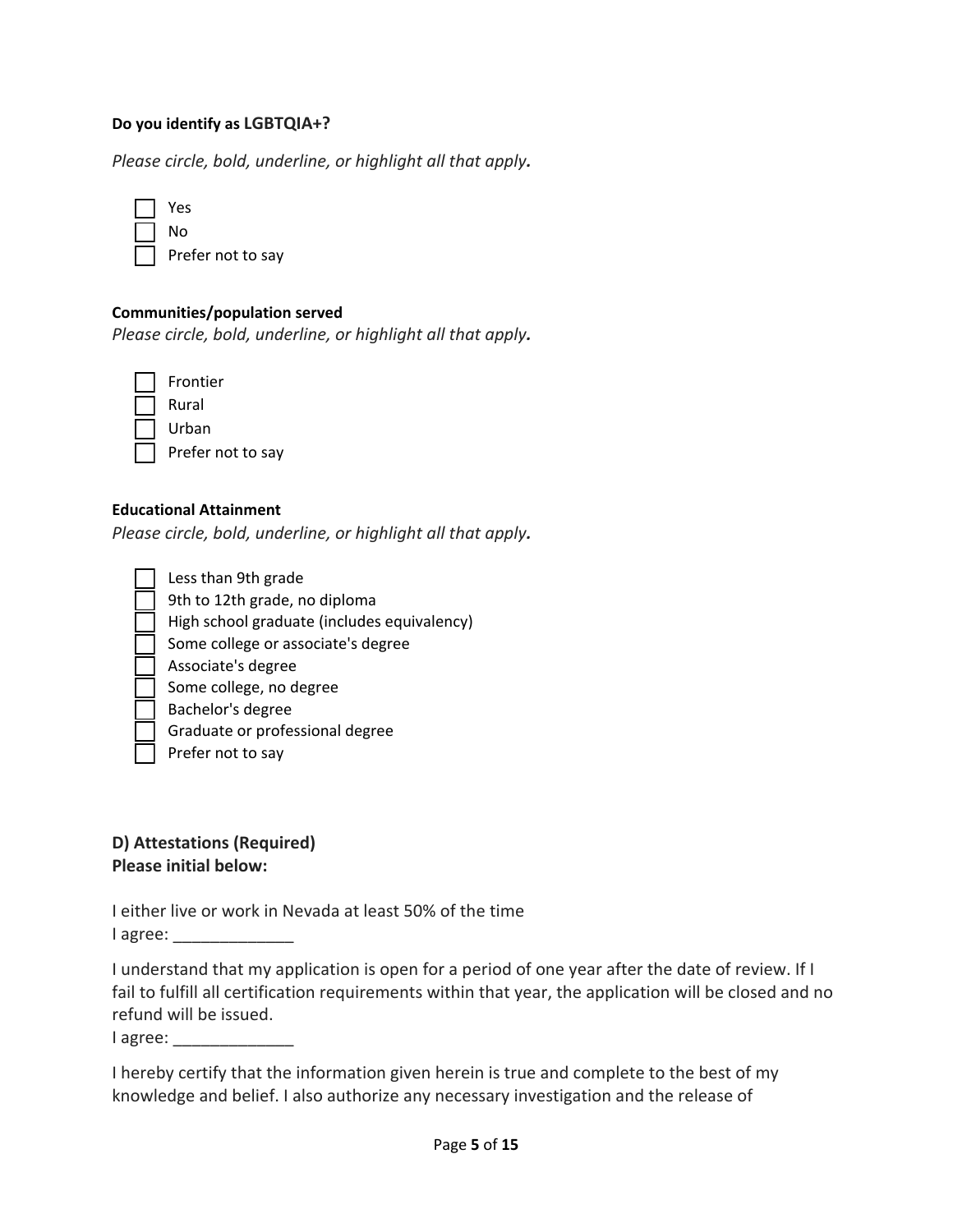information relative to my certification. Falsification of any records or documents in my application will nullify this application and will result in denial or revocation of certification. I agree:

I consent to the release of information contained in my application and any other pertinent data submitted to or collected by NCB to officers, members, and staff of the aforementioned Board

I agree:

I consent to authorize NCB to gather information from third parties regarding continuing education and employment and understand that such communication shall be treated as confidential

I agree:

Allegations of ethical misconduct reported to NCB before, during, or after application for certification is made will be investigated by NCB and could result in the nullification of the application or denial or revocation of certification

I agree: \_\_\_\_\_\_\_\_\_\_\_\_\_

#### **E) Required Training**

1) Please indicate that you have received foundational doula training and/or maintain current certification with one of the following organizations. Please include proof of training or certification with your completed application.

**Training:** Successful completion of a Nevada Certification Board (NCB) approved doula training, or a combination of approved training, or doula certification\* that includes:

- The core competencies of:
	- o Perinatal counseling and support services
	- o Labor support
	- o Infant care
- Cultural competency
- Health Insurance Portability and Accountability Act (HIPAA) compliance
- Trauma informed care

#### **\*Accepted Certifications**

- Birthing Advocacy (BADT)
- Childbirth and Postpartum Professional Association (CAPPA)
- Childbirth International
- Doula Training International
- Doulas of North America (DONA)
- Prodoula
- The International Doula Institute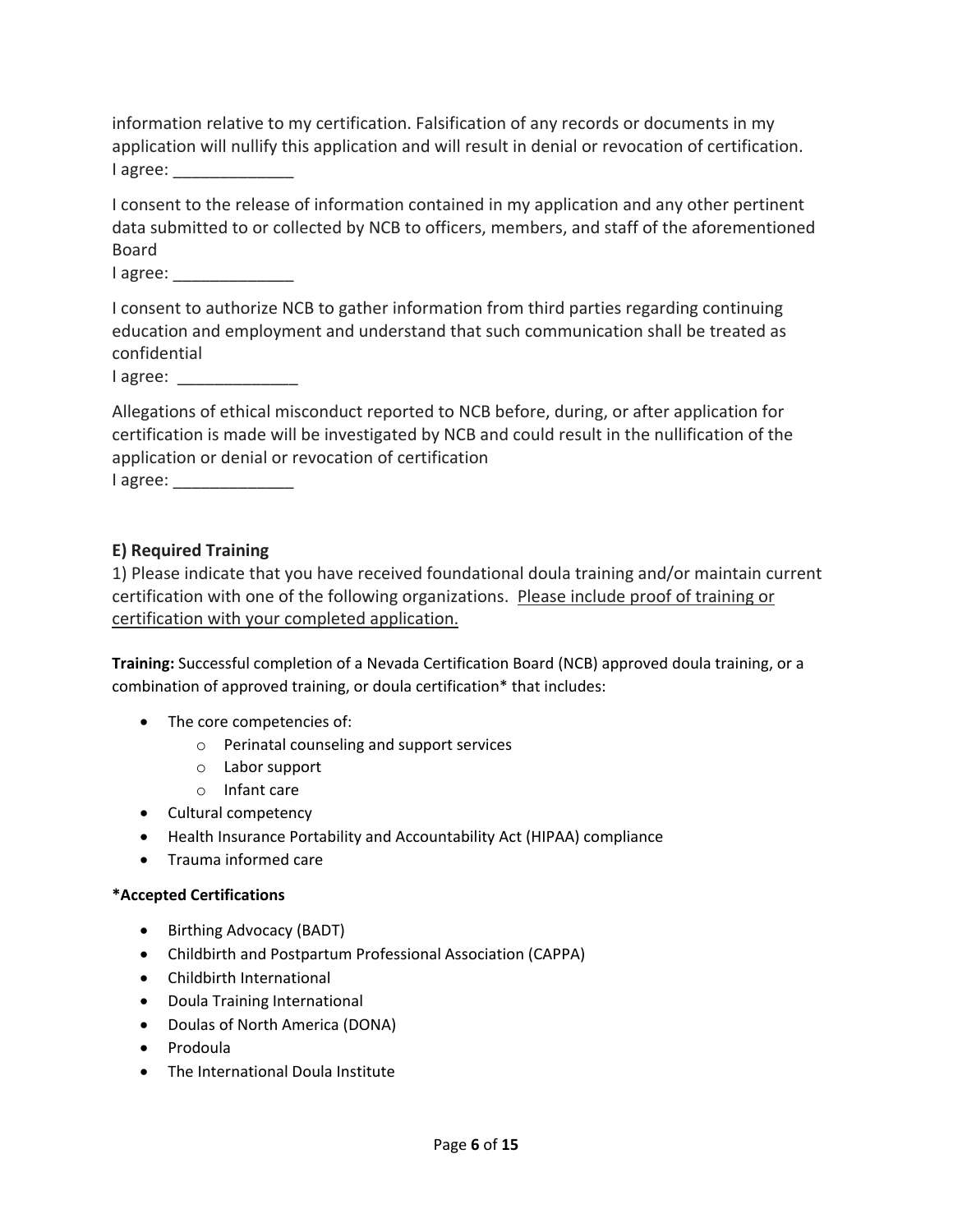• Additional certifications upon approval of the NCB Doula Advisory Committee and/or the NCB Curriculum and CEU committee

## **2) Additional Certification:** Adult/infant CPR certification

# **F) Doula experience verification and client recommendation**

Please share the contact information for one birthing individual that the applicant has worked with, whom NCB may contact as a reference for your doula certification. They will be asked via email to provide a brief summary of their experience and recommend the applicant for doula certification.

| Name of birthing individual/reference: |  |
|----------------------------------------|--|
| Email address:                         |  |
| Telephone number:                      |  |

# **G). Please read and sign the following Code of Ethics**

Applicants must sign a specific code of ethics statement of affirmation that the applicant has read and will abide by the code of ethics provided by the NCB.

## Nevada Certification Board (NCB) Certified Doula Ethical Principles and Code of Conduct

## **Preamble**

As an affiliate member board of the International Certification and Reciprocity Consortium (IC&RC), the Nevada Certification Board (hereinafter NCB) ensures the public's safety, enhances public funds accountability, and provides practitioner benefits, by applying rigorous standards for the professional certification and continuing education of community and behavioral health workers.

Doula services improve outcomes for birthing parents and infants. Doulas offer support, guidance, evidence-based education, practical support during childbirth, and linkages to community-based resources. Doula services include personal, non-medical support to birthing families throughout an individual's pregnancy, childbirth, and postpartum experience. This includes emotional and physical support, provided during pregnancy, labor, birth and the postpartum period.

## **Section 1- Inclusivity**

1.1- Inclusivity Statement: NCB recognizes that people come from many cultural, religious and ethnic backgrounds and we believe that our differences help make us stronger. NCB Doulas are held to a high standard for inclusivity and nondiscrimination, striving to meet the highest standards for Doula care for clients from all walks of life.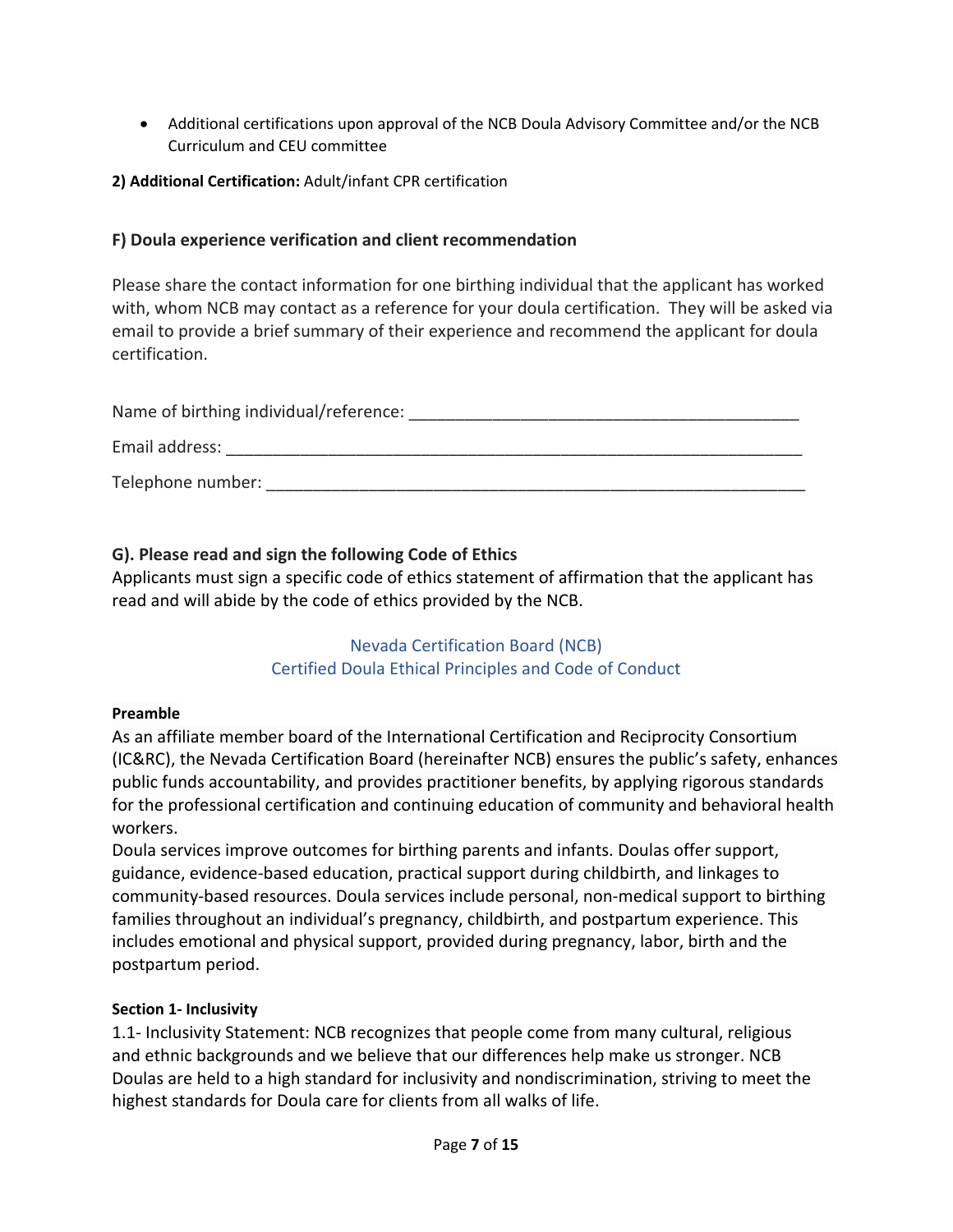1.2- Declaration of Support for Differences: NCB recognizes and respects all people, regardless of race, religion, gender identification, sexual orientation and political beliefs. all birthing persons deserve the upmost of respect and autonomy in regards to birthing choices.

#### **Section 2- Privacy Statement**

2.1- All Doulas must read and sign a social media policy, written below, to maintain certification with NCB.

2.2- While HIPPA does not apply to Doulas, NCB expects each Doula to maintain a high level of privacy when discussing any and all details of a relationship or experience with a client, not limited to descriptions of the birth, private information in regards to lifestyle and any other information considered privileged. The Division of Health Care Financing and Policy (hereinafter, Nevada Medicaid) maintains information on safeguarding information in compliance with HIPAA regulations within [Medicaid Services Manual \(MSM\) Chapter 100 -](https://dhcfp.nv.gov/Resources/AdminSupport/Manuals/MSM/C100/Chapter100/)  [Medicaid Program](https://dhcfp.nv.gov/Resources/AdminSupport/Manuals/MSM/C100/Chapter100/) which must be followed by all enrolled Nevada Medicaid providers.

2.3- While Doulas are not considered a mandated reporter in the state of Nevada, it is understood that all NCB Doulas will strive to protect all members of the family and will do our due diligence to offer resources and report crimes of abuse and neglect to the proper authorities. However, Doulas receiving Medicaid reimbursement for services rendered are considered mandated reporters for the State of Nevada.

## **Section 3- Code of Conduct**

3.1- No Doula is required to accept individual clients and each Doula has the right to decline a client.

## 3.2- Expectations for Education

3.2.1- NCB certified Doulas and applicants may select any NCB approved doula training or outside certification of their preference to complete certification and renewal requirements. 3.2.2- NCB certified doulas are required to maintain NCB approved continuing education to maintain their certification.

## 3.3- Expectations of Conduct

3.3.1- Doulas are to conduct themselves with professionalism according to the original purpose of a Doula, as defined by DONA International, "[A Doula is] a trained professional who provides continuous physical, emotional and informational support to a [birthing person] before, during and shortly after childbirth to help them achieve the healthiest, most satisfying experience possible."

3.3.2- Doulas are to follow all hospital policies as written.

3.3.3- NCB acknowledges that Doulas are not medical professionals and do not carry medical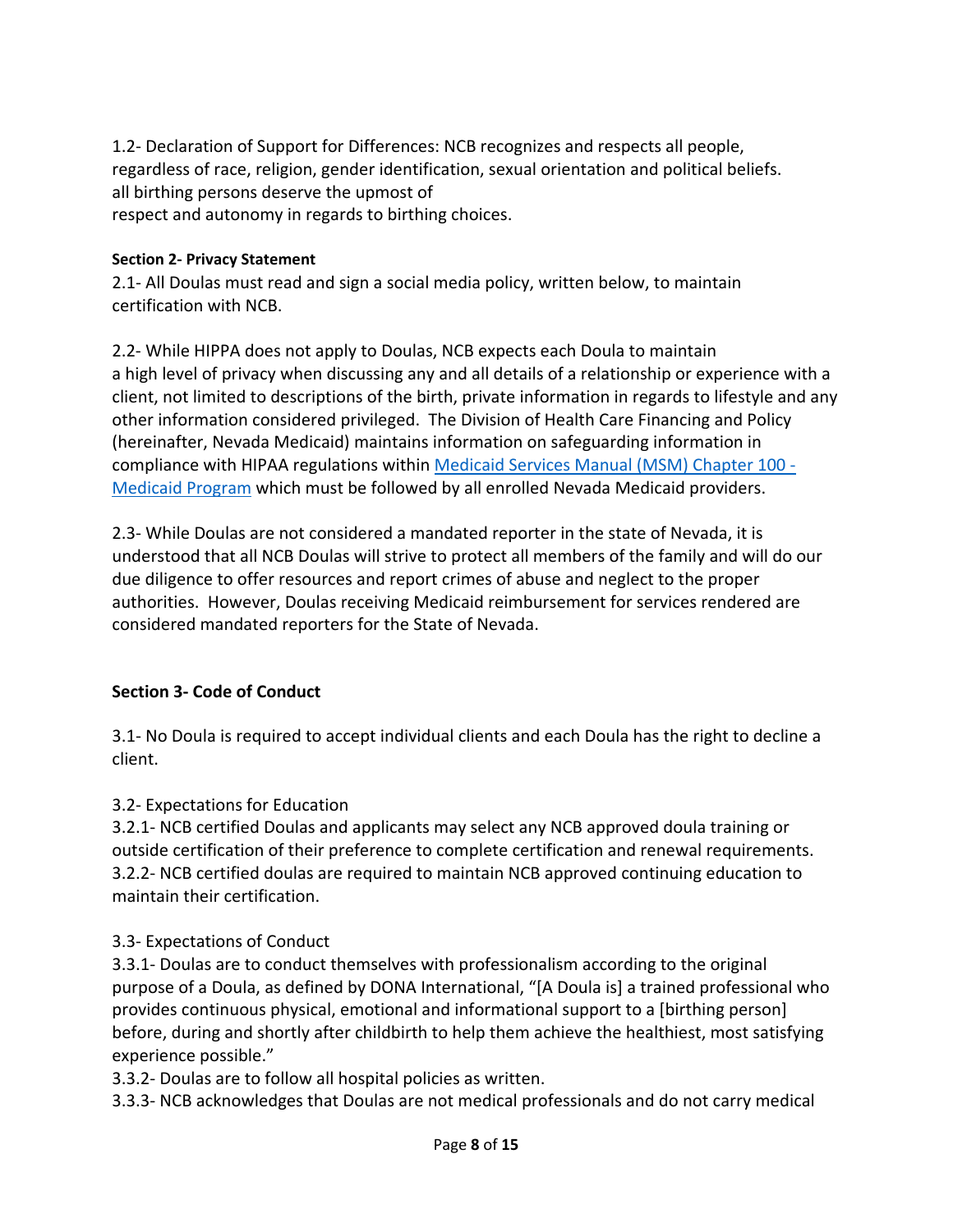training in regards to labor and delivery. No Doula is to perform medical tasks, such as assessing dilation, taking blood pressure, using a doppler to assess fetal heart rate and/or speaking directly with medical professionals in regards to care plans. For this reason, all clients are required to have a hired medical professional and/or the intention of birthing at a hospital with the on-call obstetrician in order to be accepted as a client. Additionally, in the case of a quick labor, it is vital that the Doula in attendance make every effort to have the birth attended by a medical professional including emergency personnel.

# **Section 4- Certification Requirements**

4.1- In order to acquire and maintain certification, it is the responsibility of each doula to:

- Meet the minimum education and experience requirements of NCB Doula certification,
- Submit of a Release of Liability statement for each client,
- Sign and submit agreement to this document, as well as the social media policy,
- Maintain good standing with NCB by adhering to the code of conduct and completing continuing education and renewal requirements on time.

# 4.2- Expectations of Service:

All doulas are expected to fulfill each of these duties to clients:

- Schedule and attend a minimum of one prenatal visit
- Be available and "on call" two weeks before the estimated due date, to last until the baby is born
- Maintain contact with client through early labor
- Schedule and attend a minimum of one postpartum visit
- Obtain an agreement with a backup doula for each client. If the Doula is enrolled with Nevada Medicaid as a provider type (PT 90) and is seeking reimbursement for doula services. The backup doula must also be a Nevada Medicaid enrolled PT 90 – doula services provider.

# **Section 5- Social Media Policy**

To maintain the privacy of our clients, Doulas must request permission before posting the following:

• Personal details of a client, not limited to: due dates, details of the pregnancy,

announcements of birth or retainment of services (where it can be connected back to the client).

- All photographs taken in a client's home, of the client or members of the client's family.
- Written birth stories from the Doula's perspective.
- Details of a birth in regards to hospital or staff's behavior in a way where it could be connected back to the client.

When considering whether or not to post without permission, you may want to ask yourself "if the client saw this, would they know I was talking about them, and would they be ok with it?" Personal discretion is recommended and we suggest asking permission from the client to post whenever there is a question of appropriateness.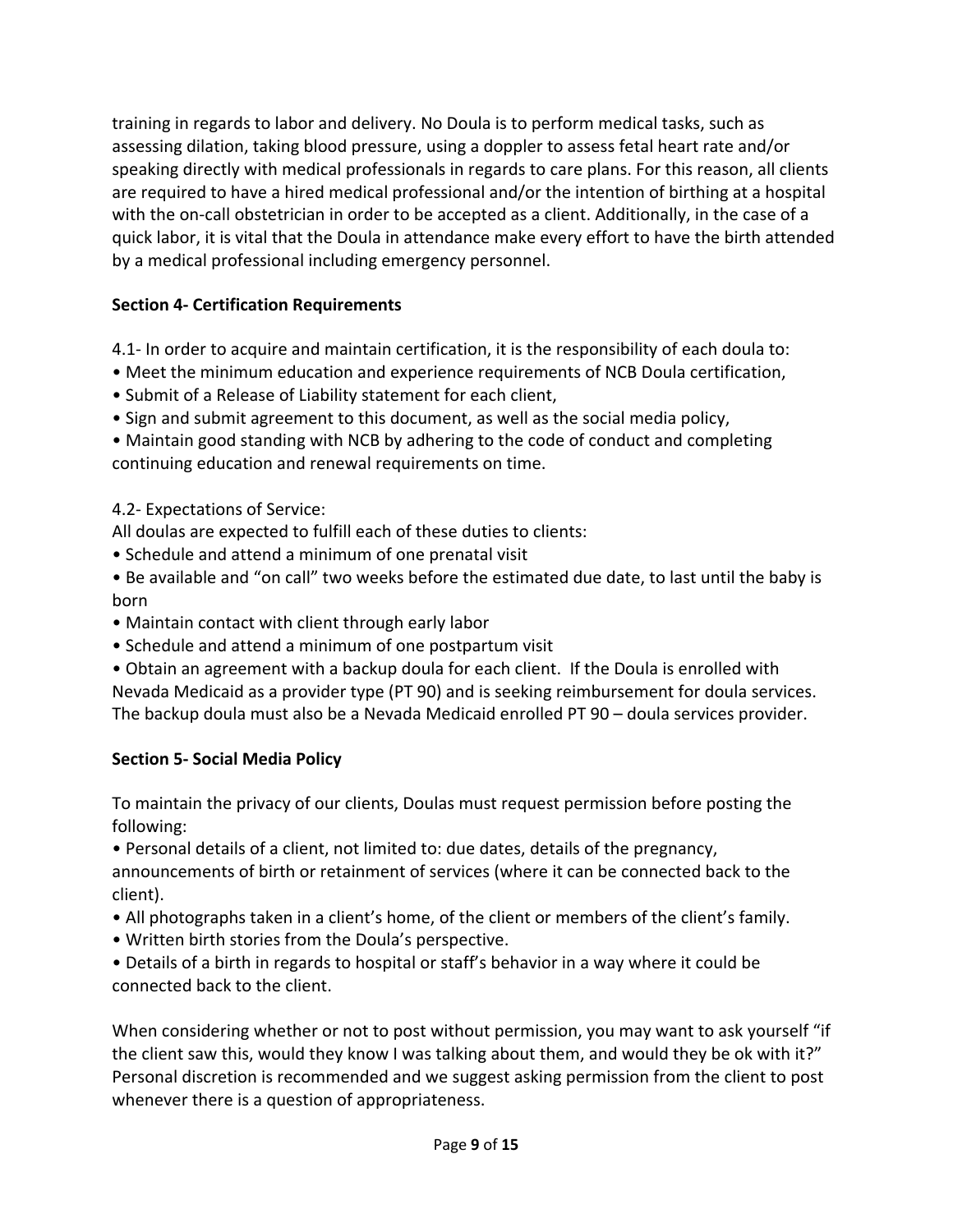# **Section 6- Possible Sanctions for Violation of The Code of Ethical Conduct**

Possible sanctions for violation of the Code of Ethical Conduct include but are not limited to: denial of an application for certification; written caution; public reprimand; suspension of a credential; revocation of a credential.

Revocation of certification shall be construed as lasting a lifetime without the possibility of reinstatement.

The NCB may impose educational, supervisory, training, and treatment requirements in conjunction with any of the above disciplinary actions.

Past disciplinary actions taken against a certified professional may be considered in setting sanctions. Two or more written cautions or reprimands issued against a certified professional in a two-year period shall result in a suspension or a revocation of the credential. Except as may be provided for in a consent order, in all cases where a public reprimand, suspension, or revocation is issued by the NCB, there may be cited on the NCB web site the name of the respondent, the sanction imposed, and the violated Rule(s). Further, NCB reserves the right to disclose information relative to disciplinary actions to other pertinent organizations such as but not limited to the Nevada State Division of Public and Behavioral Health, the State of Nevada Division of Welfare and Supportive Services, the State of Nevada Division of Health Care Financing and Policy, the Nevada Secretary of State, and other appropriate certifying bodies.

Sealed records will only be opened with a court order.

## **Complaints**

Persons wishing to file a complaint against a certified professional or against a person under NCB jurisdiction seeking certification may do so by detailing their complaint, in writing, to the NCB. Verbal complaints and anonymous action complaints will not be considered for investigation with the exception of publicly available information, such as but not limited to, newspaper articles, court records, or information on web sites that is made available to or secured by NCB.

All complaints must contain the complainant's full name, address, and a phone number where the complainant can be contacted. The complainant must sign and date the complaint document. In order for ethical complaints to be considered by NCB, all complaints must be filed within four (4) years from date offense occurs.

Complaints shall be sent in an envelope marked "Confidential" to:

 NCB Board of Directors Attn. NCB Administrator P.O. Box 13122 Reno, NV 89507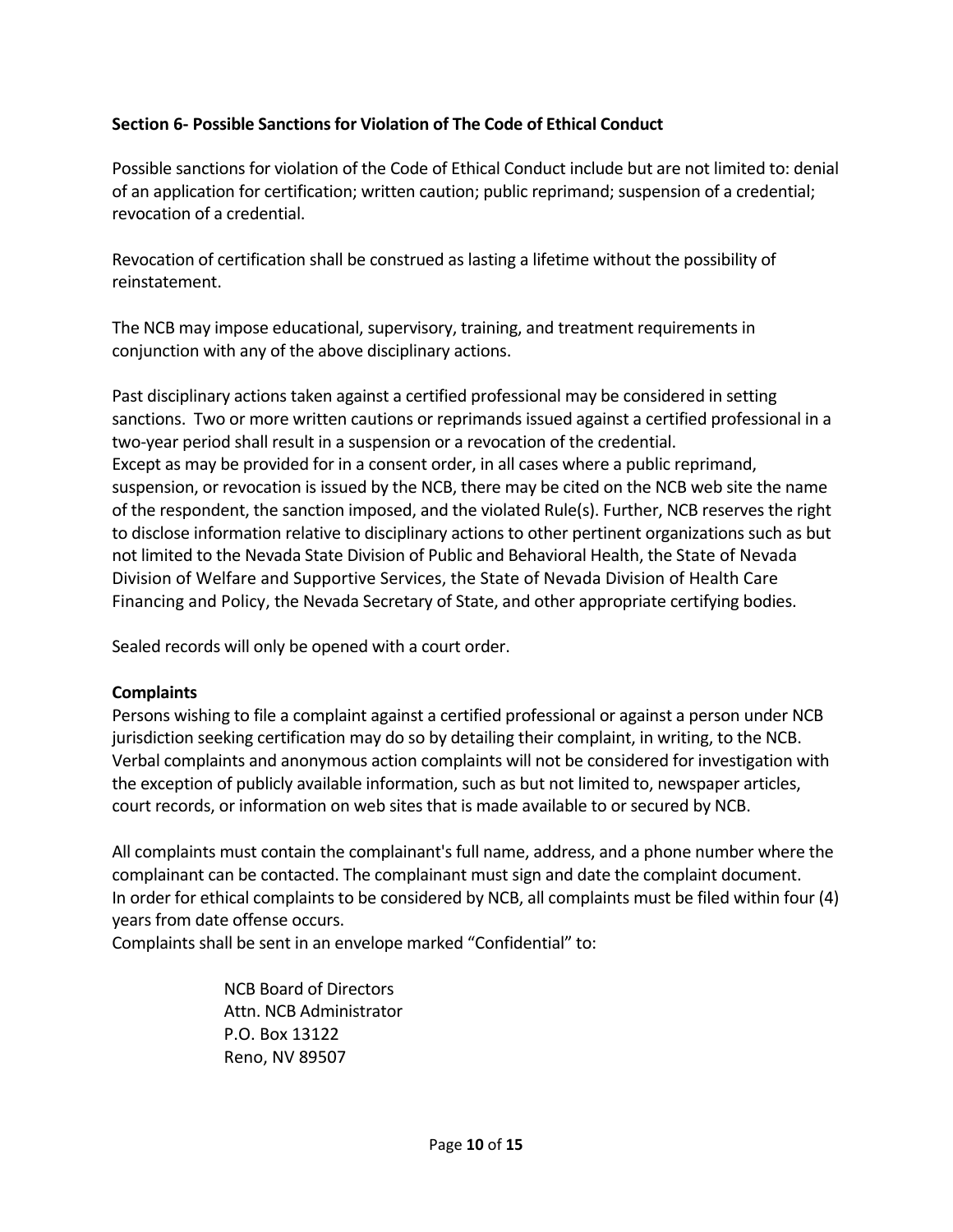or submitted via the NCB website [\(https://nevadacertboard.org/\)](https://nevadacertboard.org/) under "Potential Ethics Violation" with all of the information outlined above.

## **Investigation process**

The Administrator shall conduct an initial review of all complaints filed with the NCB and shall initiate and direct an investigation, to the extent the Administrator deems sufficient, of all instances of possible professional misconduct by a certified professional. In supervising investigations, the Administrator may use investigators where deemed appropriate. Except as otherwise provided herein, all NCB investigatory information remains confidential. If during the course of the investigation it appears that criminal behavior may have occurred, the NCB's Administrator may report the alleged criminal behavior to the appropriate authority. If a complaint has been filed, the Administrator may, at his or her discretion, proceed with an investigation even if the complainant subsequently requests that the complaint be withdrawn. If cases where, upon initial review, the Administrator deems that no violation has occurred and that no further investigation is warranted, this conclusion shall be reported to the Board of Directors for their review within ten working days of the completion of the investigation. The Board of Directors shall either return the matter to the Administrator for investigation or affirm the Administrator's decision. If there is no further investigation, the Administrator shall send a notice to the complainant, informing him or her that the complaint is dismissed. The Administrator shall, at the outset of the investigation, send the respondent a copy of the complaint through both certified and regular first-class mail, thereby notifying said respondent of the name of the complainant(s) and the alleged violation(s) pertaining to this NCB Code of Ethical Conduct. The Administrator shall call upon the respondent to submit a typed response within 30 days from the date of the notice. The Administrator may allow a respondent additional time if such is requested.

During the investigation, the respondent shall disclose all facts and circumstances pertaining to the alleged misconduct, as well as the respondent's interpretation of the situation or conduct which is the subject of the investigation. Misrepresentation by a respondent, failure to provide information, or failure to cooperate with the investigation shall be independent grounds for disciplinary action.

In cases in which an investigation has been conducted, the Administrator shall, no sooner than 30 days after mailing of the request for response to the respondent, submit an investigation summary report to the Board of Directors inclusive of the following: any and all written materials associated with the investigation; a summary of any further communications with either the complainant or the respondent; an outline of alleged code violation(s), if any; and a recommendation for dismissal, sanction or sanctions to be imposed, or a recommendation for an ethics hearing. At the conclusion of the review of the evidence provided in the case, the Board of Directors will make their final decision by majority vote for dismissal, imposition of a sanction, or to convene a hearing.

In those cases wherein the findings support a decision by the Board of Directors to impose a sanction or sanctions upon the respondent, NCB will forward to the respondent a written document summarizing the rule(s) violated, the findings of fact, and the disciplinary action being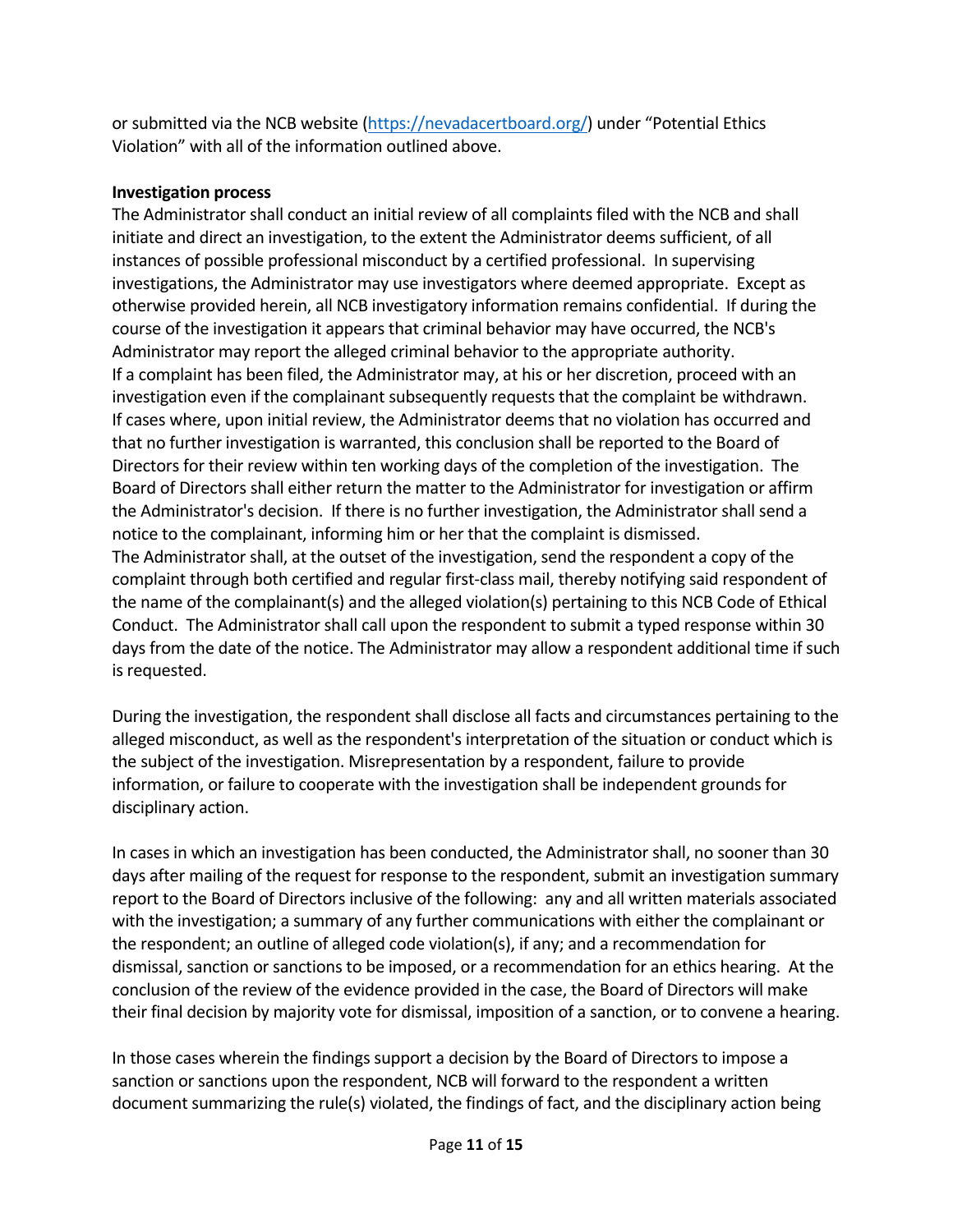taken. The respondent will sign the document indicating a voluntary acceptance of the sanction and return the document to the NCB within 10 business days of receipt.

# **Hearing Process**

A hearing may be held at any point in the investigatory or decision-making process at the discretion of the Board of Directors. The hearing is typically undertaken in those cases wherein there is sufficient evidence for the allegation of an ethics code violation but there remain undetermined details of the case that the committee believes might be resolved through the hearing process. A hearing may also be requested by a respondent after exhausting the appeal process (see appeal process). Should a respondent request a hearing in response to the decision of the Appeal Committee, a one-time hearing fee of \$250.00 will be charged to the respondent. This fee must be received by the NCB before the hearing process will be initiated. In either event, a notice of hearing shall advise the respondent and the complainant of the following:

- 1. The date, time, and the location of the hearing.
- 2. Both the respondent and the complainant may be represented by counsel at the hearing at their own expense.
- 3. Both parties to the complaint may present and rebut evidence and present and cross-examine witnesses.
- 4. The Hearing Panel shall not be bound by common law or statutory rules of evidence, and the Hearing Panel may consider all evidence having reasonable probative value, but a decision to impose discipline may not be based solely on a declarant's oral hearsay statement unless it would be admissible under common law or statutory rules of evidence.
- 5. The Hearing Panel will base its decision as to whether a violation of the Code of Ethical Conduct has occurred solely upon the evidence presented at the hearing and gathered during the investigatory process.
- 6. At the respondent's own expense, the respondent may have a registered court reporter present to transcribe the proceedings, provided that the NCB is notified of such election at least 5 days prior to the hearing and is supplied with a copy of the transcript at no cost.
- 7. No discovery shall be permitted, and no access to NCB files shall be allowed to the respondent, the complainant, or their representatives.
- 8. Except in the most emergent of circumstances, no postponement requested less than 48 hours prior to a scheduled hearing will be considered.
- 9. There shall be no contact prior to the hearing between the complainant and the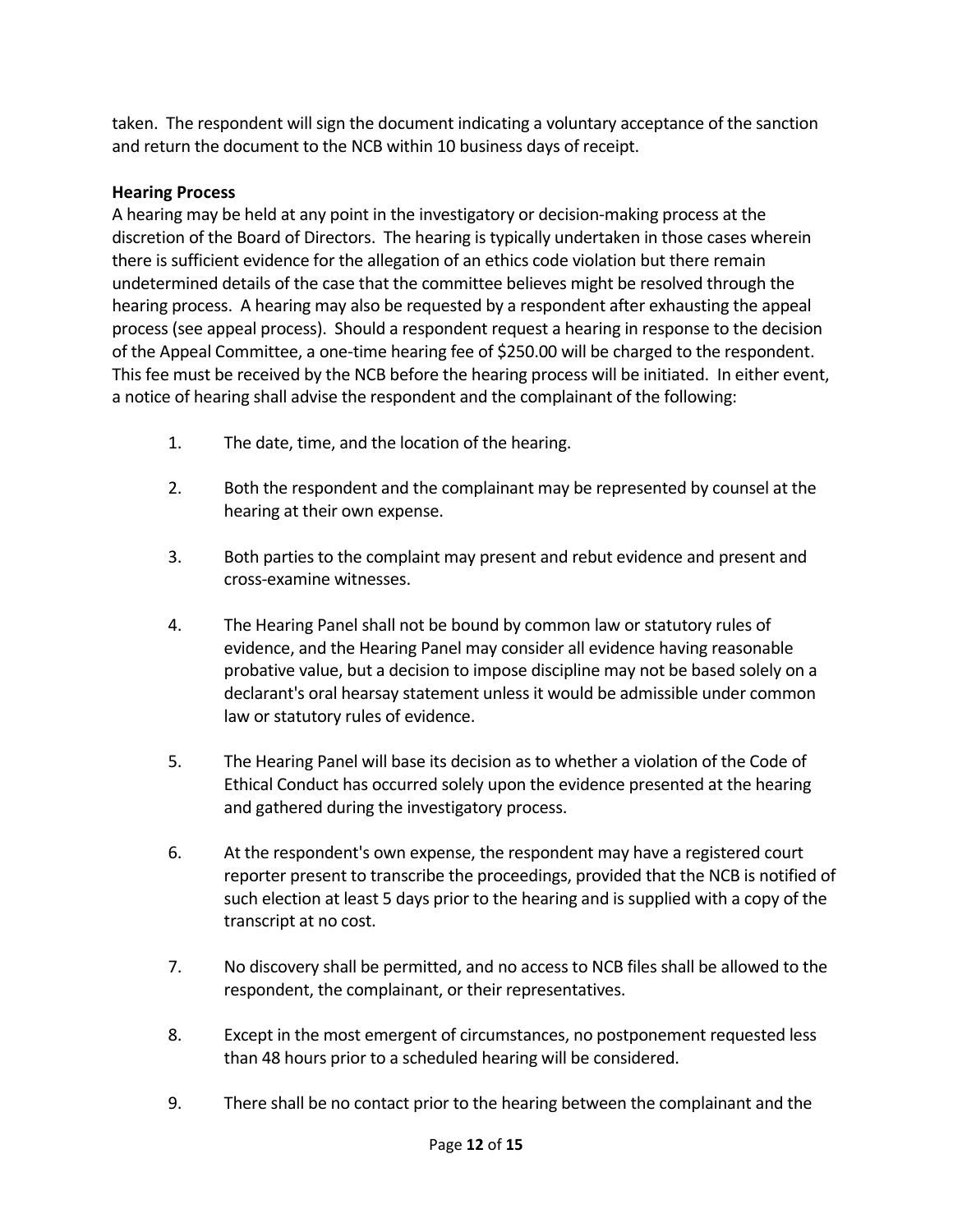respondent, nor shall the complainant or the respondent be in contact with any NCB member for the purpose of discussing in any way the complaint or influencing the decision of the Hearing Panel.

- 10. The hearing shall be presided over by a Hearing Officer, and the Officer shall resolve objections concerning evidence.
- 11. The hearing shall be closed to the public.

Failure of either the complainant or the respondent to attend the hearing shall be deemed a waiver of their right to a hearing. In such cases, the hearing may proceed with disciplinary action being taken or be dismissed as determined by NCB. The Hearing Panel shall make a decision based on the evidence presented through the investigatory process.

Within 30 days after the completion of the hearing, the Hearing Panel (comprised of the NCB Board of Directors) shall prepare a written decision containing Findings of Fact and a Conclusion as to whether any of the ethical principles or rules of the Code of Ethical Conduct have been breached. If the Hearing Panel determines that the respondent did breach the Code of Ethical Conduct, the panel shall impose a disciplinary sanction, which shall be specified in the panel's decision. The Hearing Panel shall mail a copy of the decision to the respondent and the complainant by certified mail and regular first-class mail. The decision of the Hearing Panel shall be deemed that of the NCB, shall be effective upon issuance or at such date as the Hearing Panel shall specify, and shall be final, without further action by the NCB.

# **Action By the Board of Directors**

Within 30 days of a hearing or a recommendation for dismissal from the Administrator, the Board of Directors shall issue a decision concerning the complaint, based on the materials provided by the Administrator or gleaned from the hearing.

The decision shall include Findings of Fact, a Conclusion as to which Rules of Conduct, if any, have been violated, and any sanction to be imposed. The decision shall recite the nature of the complaint, the investigation conducted, and the respondent's rebuttal to the complaint. Within 7 days after the issuance of the Hearing Panel's decision, the Administrator shall mail a copy to the respondent, by certified mail and regular first-class mail, together with a notice of the right to appeal any Hearing Panel's decision which calls for disciplinary action.

If a request for an appeal is timely filed, any disciplinary action imposed by the Hearing Panel shall be stayed pending the decision of the Appeal Committee. However, in the event that a request for appeal is not filed within the time period prescribed hereafter, the decision of the Hearing Panel shall be final, and any disciplinary action imposed shall take effect upon passage of the prescribed time period. When any disciplinary action takes effect, the Administrator shall notify the complainant of the results of the disciplinary process.

# **Appeal Process**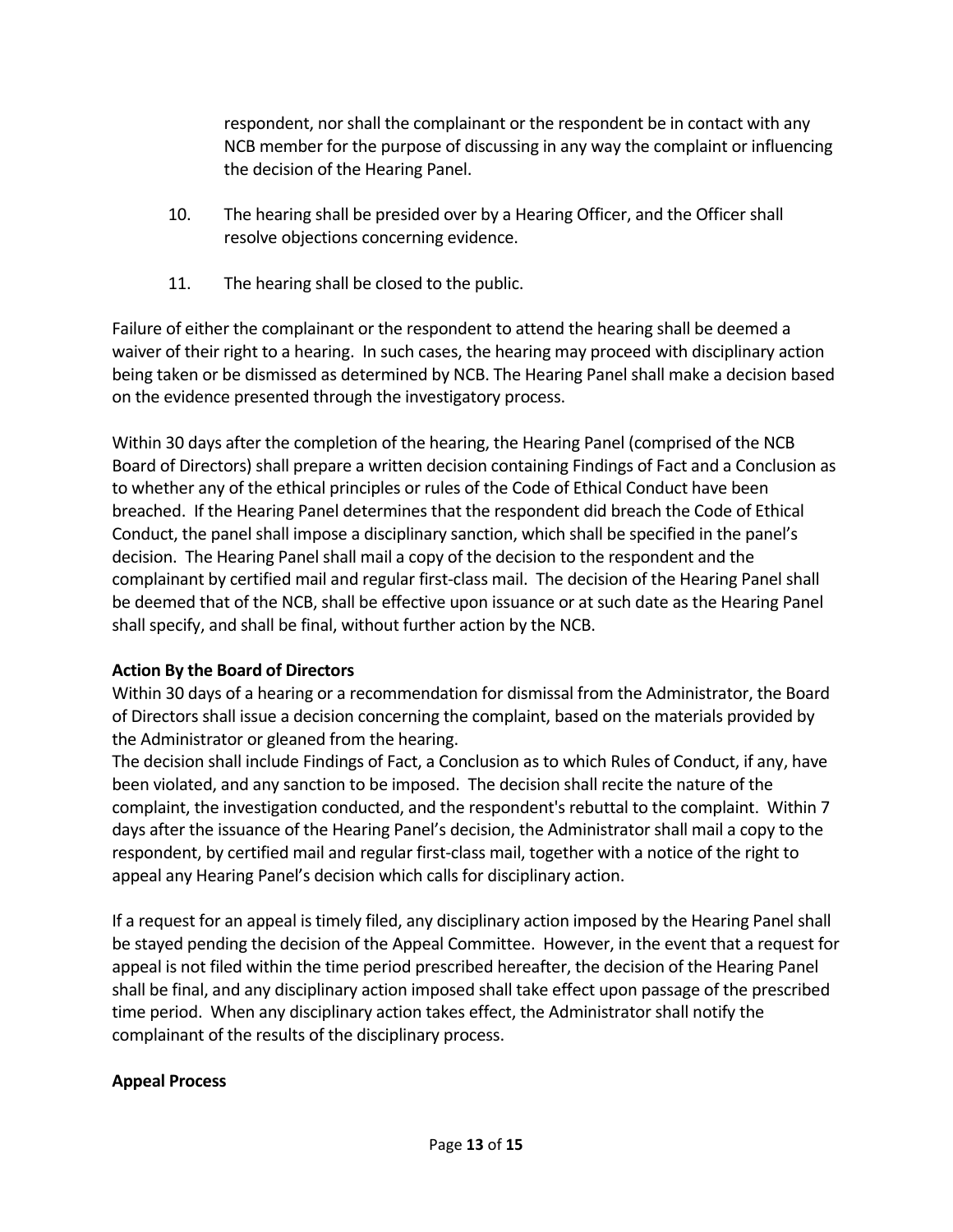If disciplinary action is taken, the respondent may appeal the decision by submitting a request for an appeal to the NCB. Request for an appeal must state reason for the appeal. Such requests shall be mailed to the NCB by certified mail and postmarked no later than 30 days after receipt of the decision. Appeal requests should be addressed to:

> Board of Directors - NCB Attn. NCB Administrator P.O. Box 13122 Reno, NV 89507

If a timely request for an appeal is submitted to the NCB, the Board shall appoint a three-person Appeal Committee from among the NCB standing committees. No member of the Appeal Committee shall be a member of the Board of Directors, nor shall anyone be appointed to the Appeal Committee who has a potential conflict of interest with either the complainant or the respondent. All potential conflicts of interest will be discussed prior to the appointment. Within 30 days after the NCB receives a request for an appeal, a review into the facts contained in the decision of the Hearing Panel shall be scheduled. The review shall be scheduled no less than 31 days or more than 45 days from the date of receipt of the request.

Such review shall be limited to the issues and charges contained in the decision of the Hearing Panel previously served on the respondent and procedural issues relevant to the case. Within 30 days of the decision by the Appeal Committee, respondent will be notified in writing of said decision. The decision of the Appeal Committee will be considered final.

# **Procedures and Reinstatement Following Disciplinary Action**

If a respondent's NCB credential has been suspended or revoked and the respondent does not appeal the Hearing Panel's decision, or if the Appeal Committee upholds the respondent's suspension or revocation, the respondent shall return his or her credential certificate to the NCB Office no later than 21 days after the suspension or revocation takes effect. The NCB credential certificate remains the property of the NCB.

NCB credential reinstatement following a suspension: Upon expiration of the suspension period, the Board of Directors shall authorize reinstatement of the professional for the balance of his/her certification period, unless:

- 1. another suspension or revocation of the respondent's certification has occurred; or
- 2. the respondent has committed another violation of the Code of Ethical Conduct; or
- 3. the respondent has failed to remit the recertification fees or make an application for recertification in a timely manner, according to the respondent's recertification date; or
- 4. the respondent has failed to comply fully with the terms of his or her suspension.